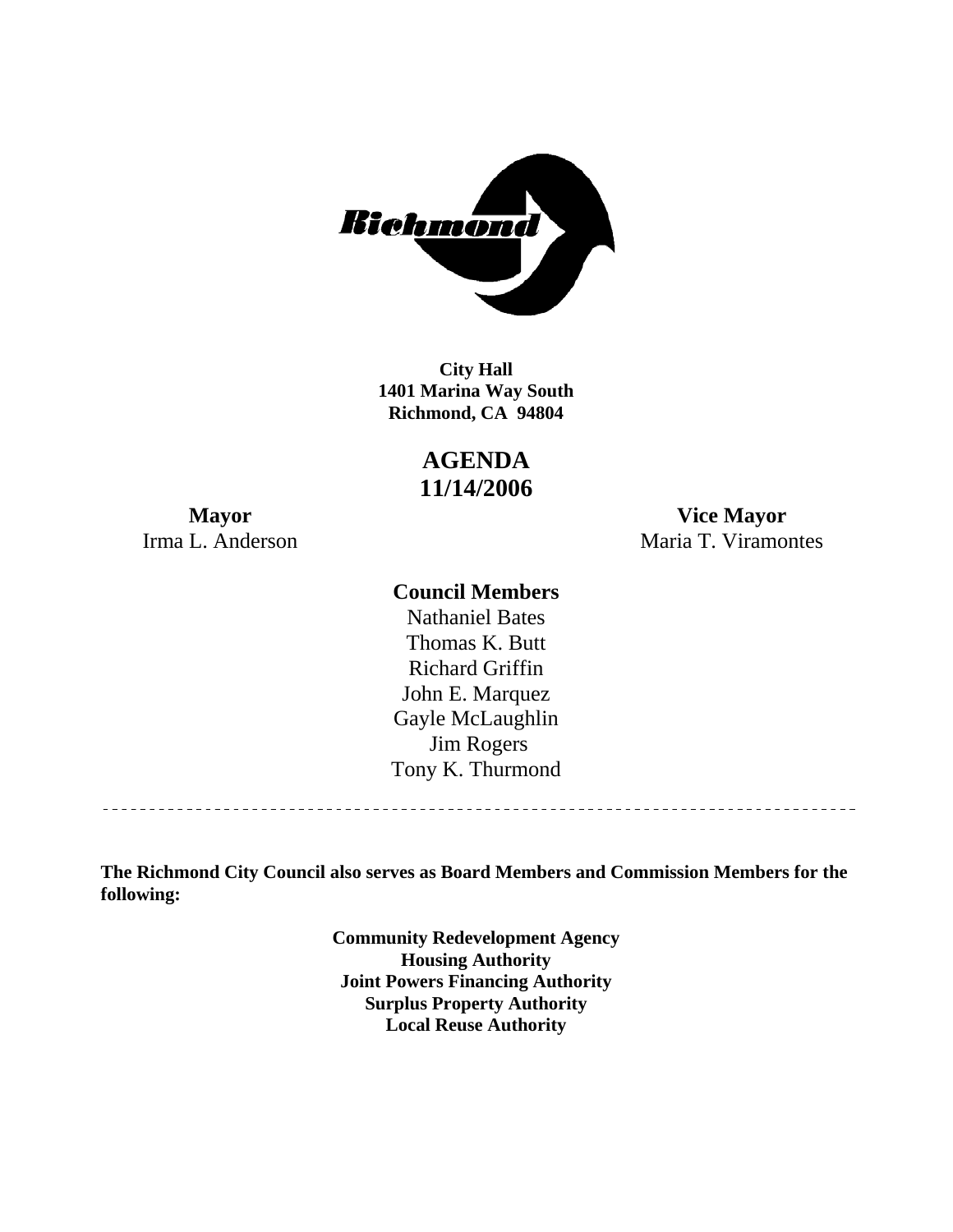# **MEETING PROCEDURES**

The City of Richmond encourages community participation at its City Council meetings and has established procedures that are intended to accommodate public input in a timely and time-sensitive way. As a courtesy to all members of the public who wish to participate in City Council meetings, please observe the following procedures:

**PUBLIC COMMENT ON AGENDA ITEMS:** Anyone who desires to address the City Council on items appearing on the agenda must complete and file a pink speaker's card with the City Clerk **prior** to the City Council's consideration of the item. Once the City Clerk has announced the item and discussion has commenced, no person shall be permitted to speak on the item other than those persons who have submitted their names to the City Clerk. Your name will be called when the item is announced for discussion. **Each speaker will be allowed TWO (2) MINUTES to address the City Council on NON-PUBLIC HEARING items listed on the agenda.** 

**OPEN FORUM FOR PUBLIC COMMENT:** Individuals who would like to address the City Council on matters not listed on the agenda or on **Presentations, Proclamations and Commendations, Report from the City Attorney, or Reports of Officers** may do so under Open Forum. All speakers must complete and file a pink speaker's card with the City Clerk **prior** to the commencement of Open Forum. **The amount of time allotted to individual speakers shall be determined based on the number of persons requesting to speak during this item. The time allocation for each speaker will be as follows: 15 or fewer speakers, a maximum of 2 minutes; 16 to 24 speakers, a maximum of 1 and one-half minutes; and 25 or more speakers, a maximum of 1 minute.** 

#### **SPEAKERS ARE REQUESTED TO OCCUPY THE RESERVED SEATS IN THE FRONT ROW BEHIND THE SPEAKER'S PODIUM AS THEIR NAME IS ANNOUNCED BY THE CITY CLERK.**

**CONSENT CALENDAR:** Consent Calendar items are considered routine and will be enacted, approved or adopted by one motion unless a request for removal for discussion or explanation is received from the audience or the City Council. A member of the audience requesting to remove an item from the Consent Calendar must complete and file a speaker's card with the City Clerk **prior to the City Council's consideration of Item C, Agenda Review.** An item removed from the Consent Calendar may be placed anywhere on the agenda following the City Council's agenda review.

*The City Council's adopted Rules of Procedure recognize that debate on policy is healthy; debate on personalities is not. The Chairperson has the right and obligation to cut off discussion that is too personal, too loud, or too crude.* 

**\*\*\*\*\*\*\*\*\*\*\*\*\*\*\*\*\*\*\*\*\*\*\*\*\*\*\*\*\*\*\*\*\*\*\*\*\*\*\*\*\*\*\*\*\*\*\*\*\*\*\*\*\*\*\*\*\*\***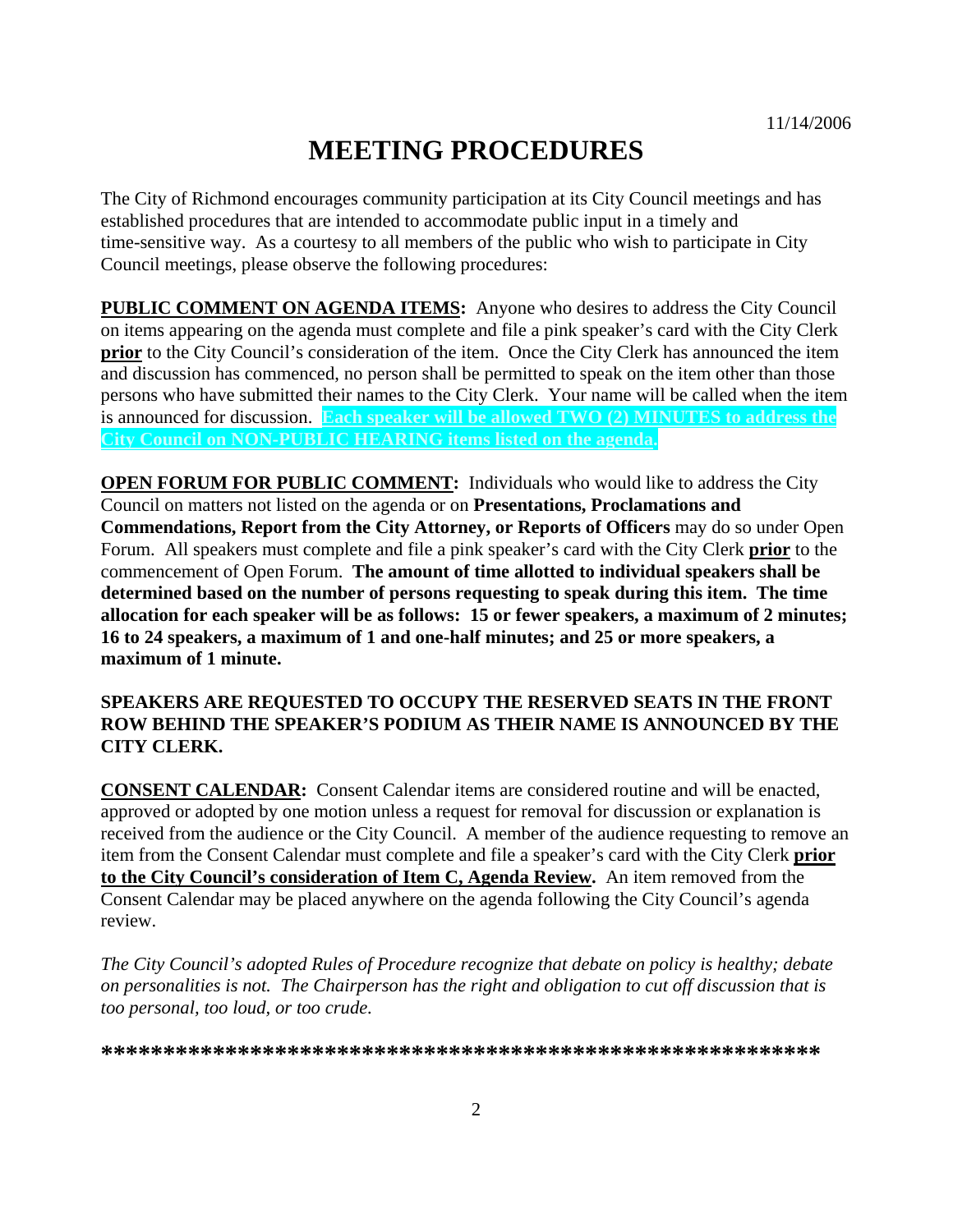11/14/2006

# **Evening Open Session**

5:00 p.m.

## **A. ROLL CALL**

## **B. PUBLIC COMMENT**

## **C. ADJOURN TO CLOSED SESSION**

## **Closed Session**

Shimada Room of City Hall

## **A. CITY COUNCIL**

#### **CC A-1.** LIABILITY CLAIMS: (1) Tanya Batte Agency Claimed Against: City of Richmond

**\*\*\*\*\*\*\*\*\*\*\*\*\*\*\*\*\*\*\*\*\*\*\*\*\*\*\*\*\*\*\*\*\*\*\*\*\*\*\*\*\*\*\*\*\*\*\*\*\*\*\*\*\*\*\*\*\*\*\*\***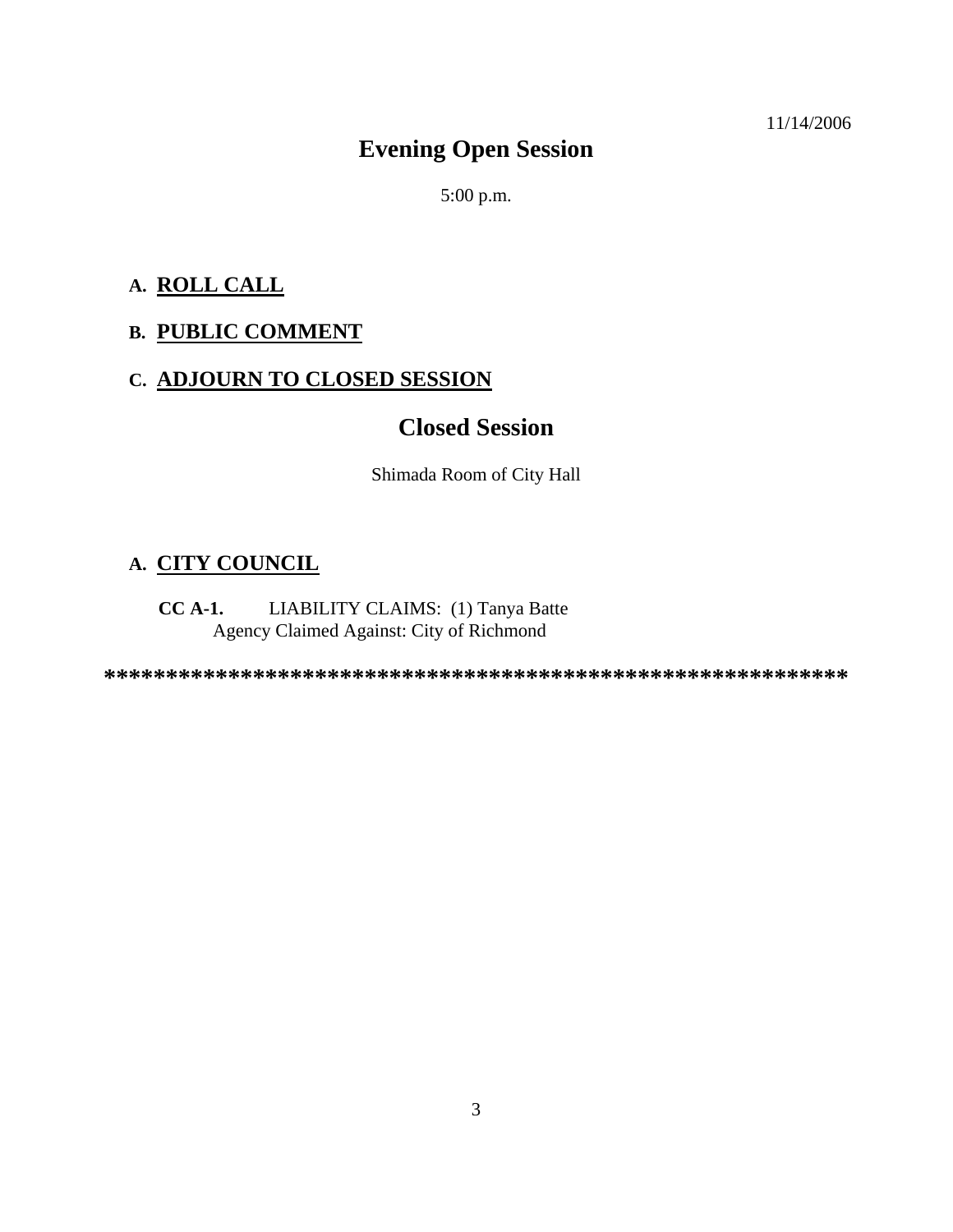## **Evening Sessions**

Council Chambers

## **Study Session**

5:30 p.m.

The purpose of the Study Session is as follows:

1. Review the draft Municipal Services Agreement (MSA) between the Scotts Valley Band of Pomo Indians and the City of Richmond, provide direction to staff regarding the terms and conditions of the Agreement, and direct staff to bring the MSA back to the City Council for consideration at its November 21, 2006 meeting - City Manager's Office (Bill Lindsay 620-6512).

**\*\*\*\*\*\*\*\*\*\*\*\*\*\*\*\*\*\*\*\*\*\*\*\*\*\*\*\*\*\*\*\*\*\*\*\*\*\*\*\*\*\*\*\*\*\*\*\*\*\*\*\*\*\*\*\*\*\*\*\*** 

# **Joint Meeting Richmond Community Redevelopment Agency/City Council**

6:45 p.m.

#### **PLEDGE TO THE FLAG**

#### **A. ROLL CALL**

#### **B. STATEMENT OF CONFLICT OF INTEREST**

#### **C. CONSENT CALENDAR**

**C-1. AUTHORIZE** - the Executive Director of the Redevelopment Agency to execute an amendment to the Exclusive Right to Negotiate Agreement (ERN) with Community Housing Development Corporation of North Richmond and East Bay Habitat for Humanity for the Vernon-Castro property (APN 561-144-002) in North Richmond extending the ERN until September 30, 2007 - Richmond Community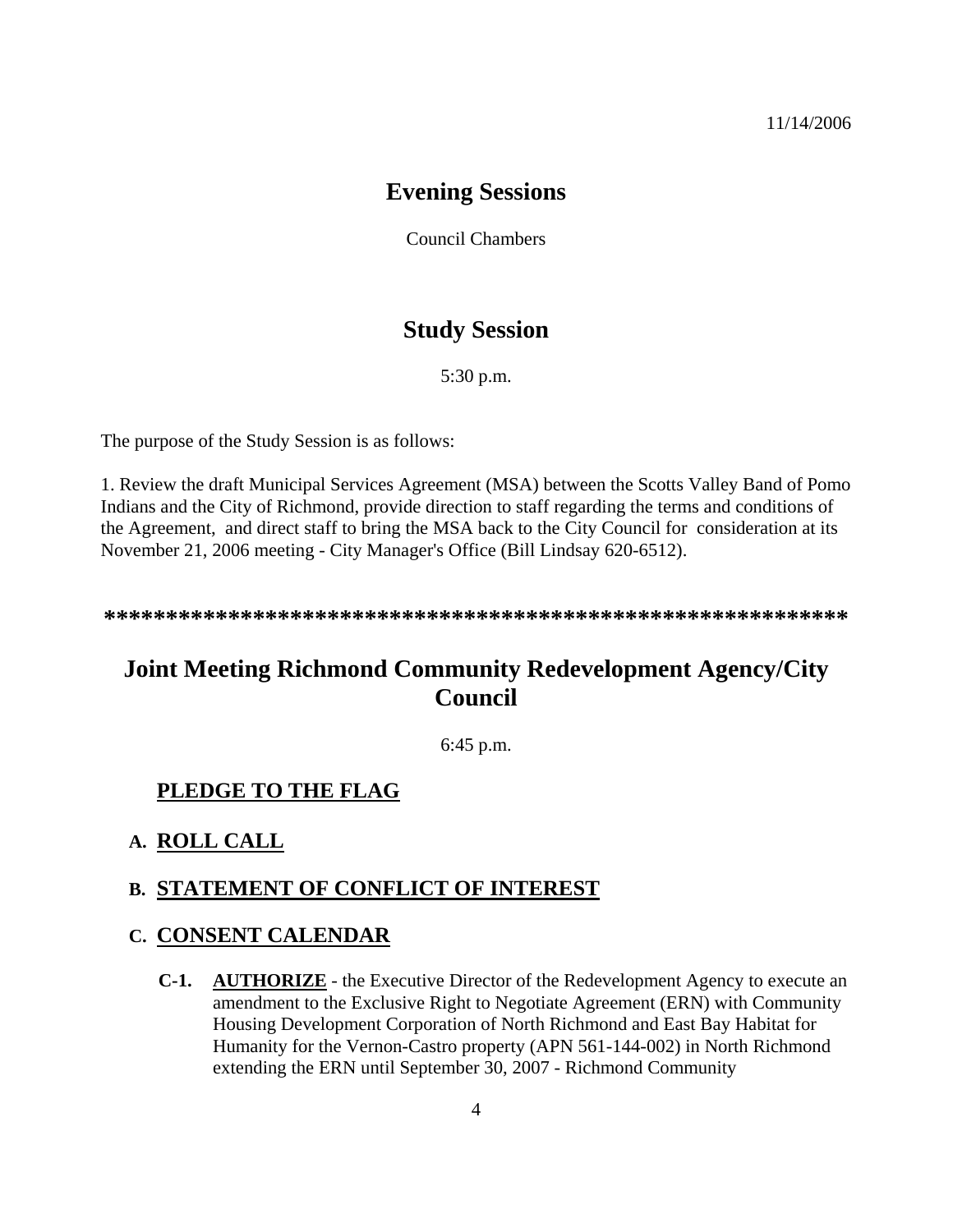Redevelopment Agency (Steve Duran 307-8140).

**C-2. APPROVE** - minutes of the Joint Meeting of the Richmond Community Redevelopment Agency/City Council held on October 17, 2006 - City Clerk's Office (Diane Holmes 620-6513).

#### **D. OPEN FORUM FOR PUBLIC COMMENT**

#### **E. ADJOURNMENT**

**\*\*\*\*\*\*\*\*\*\*\*\*\*\*\*\*\*\*\*\*\*\*\*\*\*\*\*\*\*\*\*\*\*\*\*\*\*\*\*\*\*\*\*\*\*\*\*\*\*\*\*\*\*\*\*\*\*\*\*\*** 

## **Richmond Community Redevelopment Agency**

6:50 p.m.

#### **A. ROLL CALL**

## **B. STATEMENT OF CONFLICT OF INTEREST**

#### **C. CONSENT CALENDAR**

- **C-1. APPROVE** a contract with the Buxton Company in support of the retail attraction and expansion efforts in three (3) commercial locations for a term of 14 months, and at a cost of \$70,000 and authorize a budget transfer of \$70,000 from Education Revenue Augmentation Fund (ERAF) payments to Contractual Services - Richmond Community Redevelopment Agency (Steve Duran 307-8140)
- **C-2. APPROVE** minutes of meetings held on July 25, 2006; September 12, 2006; September 19, 2006; and October 17, 2006 - City Clerk's Office (Diane Holmes 620- 6513).

#### **D. OPEN FORUM FOR PUBLIC COMMENT**

#### **E. ADJOURNMENT**

**\*\*\*\*\*\*\*\*\*\*\*\*\*\*\*\*\*\*\*\*\*\*\*\*\*\*\*\*\*\*\*\*\*\*\*\*\*\*\*\*\*\*\*\*\*\*\*\*\*\*\*\*\*\*\*\*\*\***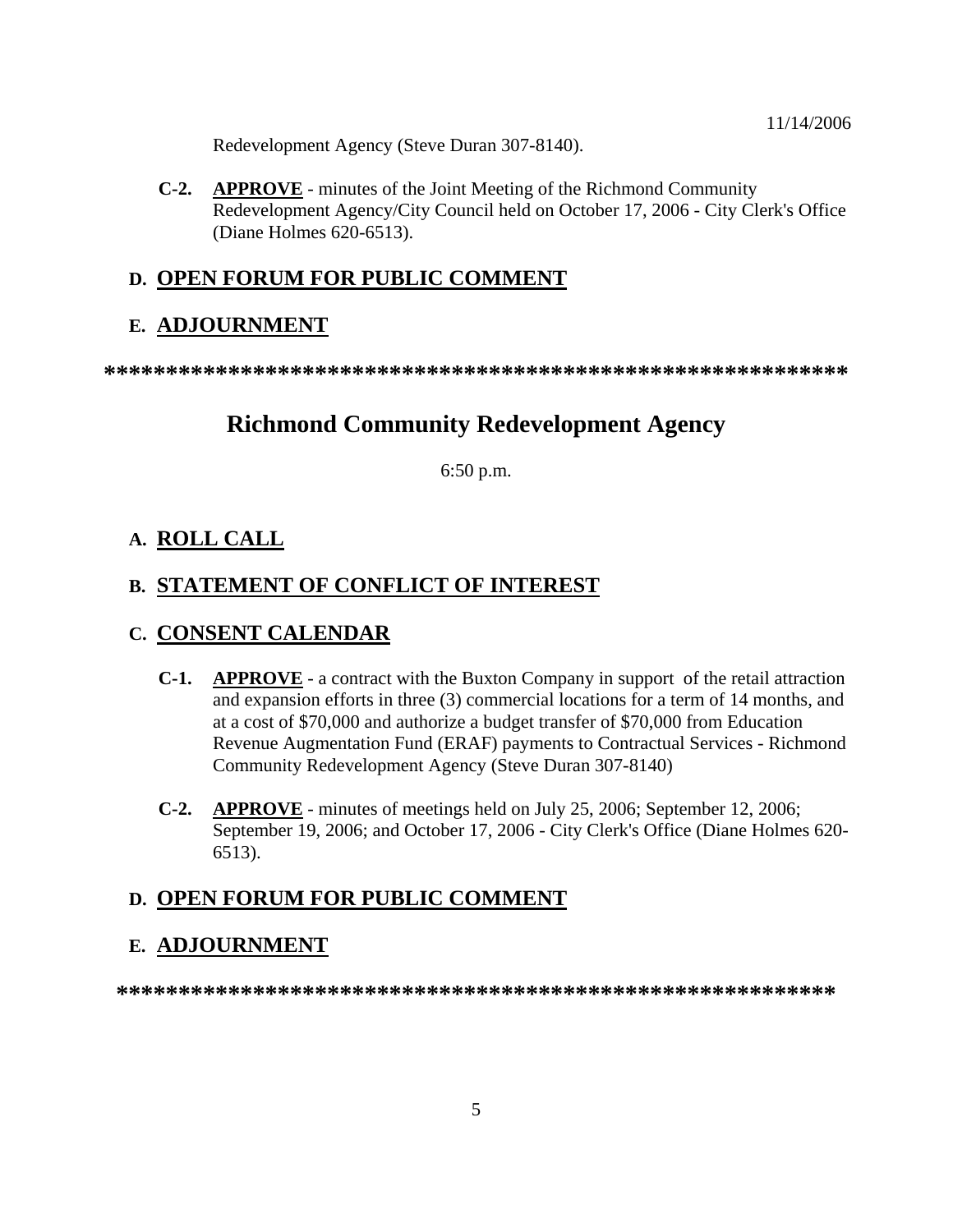11/14/2006

## **CITY COUNCIL**

7:00 p.m.

## **A. ROLL CALL**

## **B. STATEMENT OF CONFLICT OF INTEREST**

#### **C. AGENDA REVIEW**

## **D. REPORT FROM THE CITY ATTORNEY OF FINAL DECISIONS MADE AND NON-CONFIDENTIAL DISCUSSIONS HELD DURING CLOSED SESSION**

#### **E. OPEN FORUM FOR PUBLIC COMMENT**

#### **F. PRESENTATION, PROCLAMATIONS, AND COMMENDATIONS**

**F-1.** Presentation of a Certificate of Recognition to Reference Librarian Tarnel Abbott for receiving the California Library Association's "Zoia Horn Intellectual Freedom Award" - Mayor Anderson (620-6503).

#### **G. CONSENT CALENDAR**

- **G-1. APPROVE**  an emergency contract with CS Marine Constructors to repair the damaged fender piling system at Terminal 2 in an amount not to exceed \$120,000 - Port (Jim Matzorkis 215-4600).
- **G-2. ADOPT A RESOLUTION** (1) to amend the Home Improvement Loan Program Guidelines and the Rehabilitation Loan Guidelines administered by the Redvelopment Agency under the Community Development Block Grant (CDBG) and Home Partnerships Investment Act (HOME) Consolidated Plan, and (2) align the CDBG and HOME Program Year with the City and Agency Fiscal Year beginning in Fiscal Year 2007-2008 - Richmond Community Redevelopment Agency (Steve Duran 307-8140).
- **G-3. ADOPT A RESOLUTION** authorizing the City to accept a \$201,387 Supplemental Law Enforcement Services Grant from the State of California, and to appropriate this amount for overtime costs for sworn personnel - Police Department (Chief Chris Magnus 620-6655).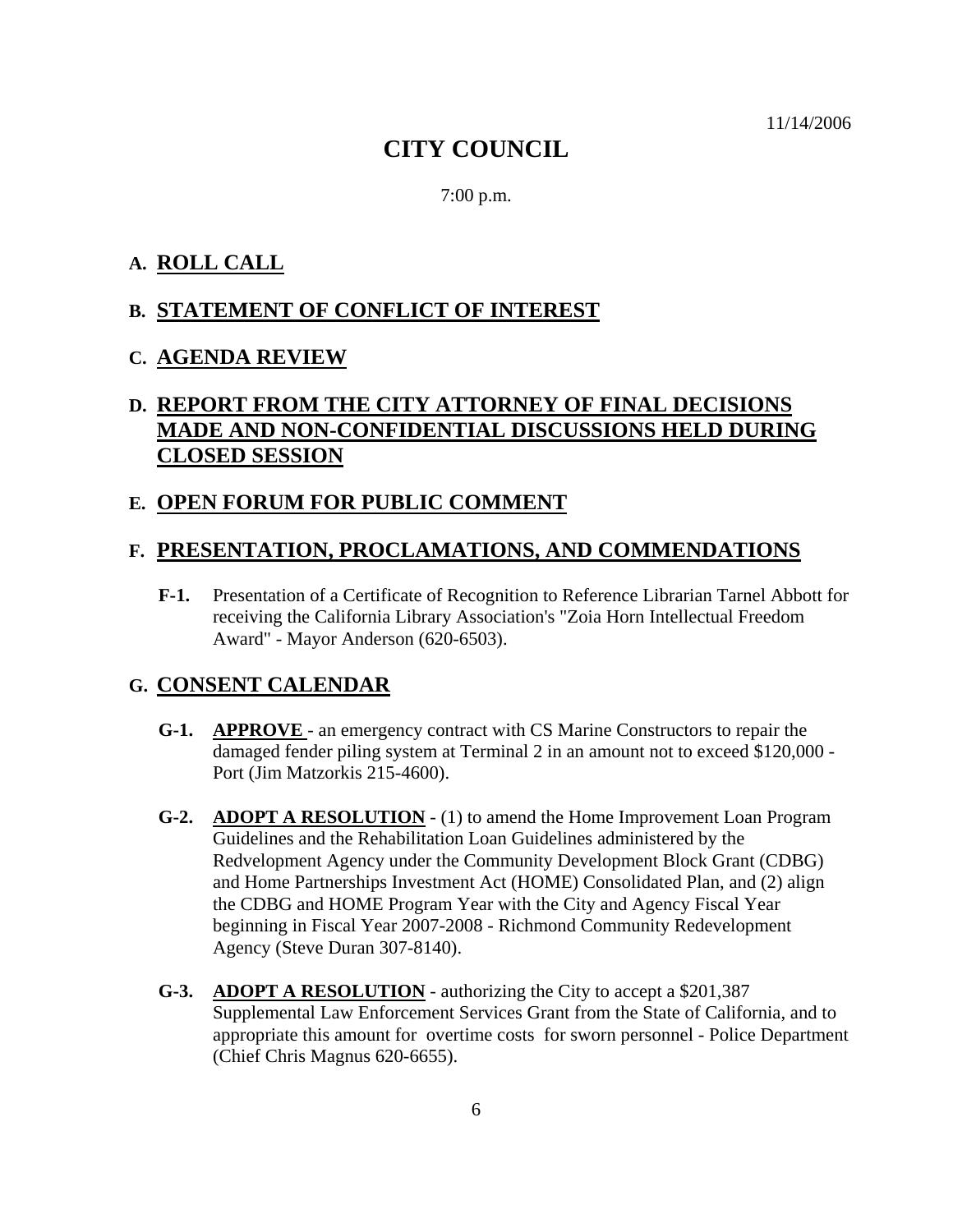#### 11/14/2006

- **G-4. AUTHORIZE** the Richmond Police Department to enter into a contract with the Crossover Creative Group for an amount not to exceed \$250,000 for a comprehensive police marketing and recruitment campaign - Police Department (Chief Chris Magnus 620-6655).
- **G-5. APPROVE** the installation of two speed control undulations on the 900 block of Kern Street - Engineering (Rich Davidson 307-8105).
- **G-6. ADOPT A RESOLUTION** accepting a 20 foot-wide public access easement from the Brickyard Landing Owners Association for the Bay Trail, and authorize the City Manager to spend up to \$20,000.00 to complete the specified improvements - Engineering (Rich Davidson 307-8105).
- **G-7. ADOPT AN ORDINANC**E amending Richmond Municipal Code Chapter 12.17 governing connections to the City's sanitary sewer system - Engineering (Rich Davidson 307-8105).
- **G-8. ADOPT A RESOLUTION**  accepting certain street and public improvements completed by the developer, Braddock and Logan, as specified in the Improvement Agreement dated September 28, 2004 - Engineering (Rich Davidson 307-8105).
- **G-9. APPROVE** a contract with artist John Wehrle for maintenance on three murals in the amount of \$28,610 - Library and Community Services (Monique le Conge 620- 6554).
- **G-10. APPROVE**  a contract with artist Tom Taylor for maintenance on one mural in the amount of \$11,010 - Library and Community Services (Monique le Conge 620- 6554).

#### **G-11. THIS ITEM HAS BEEN REMOVED**

- **G-12. APPROV**E a contract with Safeway Corporation for advance-level information technology training for a term of November 15, 2006, through June 30, 2007, in the amount of \$551,747, which will be funded by a federal grant - Employment and Training (Sal Vaca 307-8006).
- **G-13. APPROVE** a contract to renew the lease of a single-family dwelling to provide the residential component of the Transitional Living Program. The contract will not exceed \$17,500 and the lease term is November 18, 2006, through September 30, 2007 - Employment and Training (Sal Vaca 307-8006).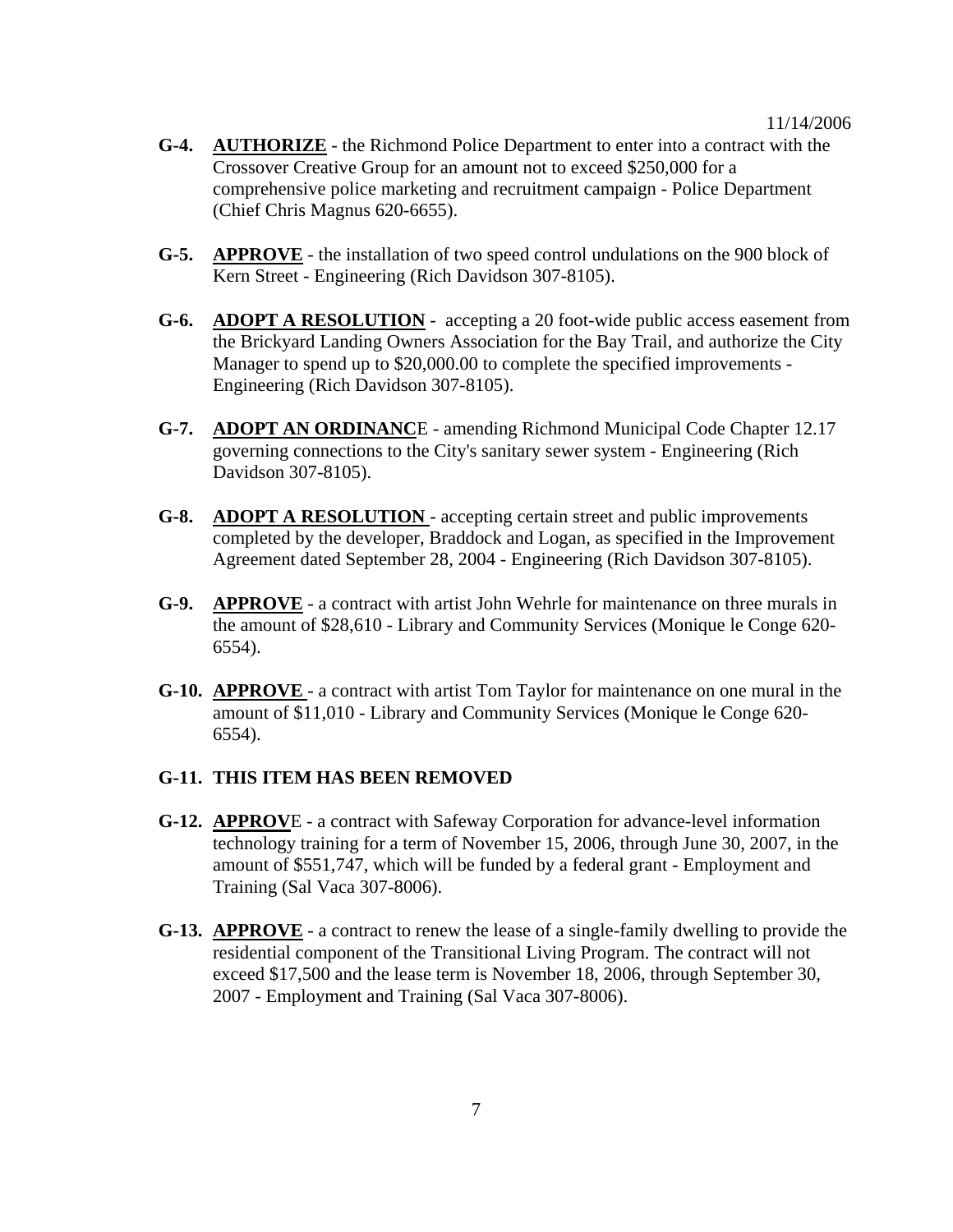- **G-14. APPROVE** a contract with the Oakland Private Industry Council to procure goods and services on behalf of RichmondWORKS and in support of the East Bay Works One-Stop Career Center system for a term beginning November 15, 2006, and ending October 30, 2007, and in an amount not to exceed \$33,163 - Employment and Training (Sal Vaca 607-8006).
- **G-15. APPROVE** a contract with the Oakland Private Industry Council to process Individual Training Accounts (ITAs) for program participants funded by the Workforce Investments Act for a term of November 14, 2006 through November 13, 2007, and in an amount not to exceed \$111,192 - Employment and Training (Sal Vaca 307-8006).
- **G-16. APPROVE** the purchase of five fire trucks at a total cost of \$2,593,580 Public Works (Willie Haywood 231-3020).
- **G-17. APPROVE** the purchase of rubberized asphalt melter/sealer at a cost of \$41,807.55 - Public Works (Willie Haywood 231-3020).
- **G-18. ACCEPT** the project of Bay Vista Park on Park Ridge Drive that was developed by SCS Development - Public Works (Willie Haywood 231-3020).
- **G-19. APPROVE** a contract with Hardy Insurance Consultant to conduct an audit of the City's Third Party Administrator for workers' compensation claims - Human Resources (Leslie Knight 620-6600).
- **G-20. ADOPT A RESOLUTION** amending the City of Richmond Classification Plan to add the classification of Lead Payroll Coordinator - Human Resources (Leslie Knight 620-6600).
- **G-21. INTRODUCE AN ORDINANC**E establishing wages, salary, and compensation for the new classification of Lead Payroll Coordinator (salary range: \$5,027 - \$6,085/month) - Human Resources (Leslie Knight 620-6600).
- **G-22. ADOPT A RESOLUTIO**N amending the City of Richmond Classification Plan to add the classification Redevelopment Contract Administrator II - Human Resources (Leslie Knight 620-6600).
- **G-23. INTRODUCE AN ORDINANC**E establishing wages, salary, and compensation for the new classification of Redevelopment Contract Administrator II (salary range: \$5,823 - \$7,043/month) - Human Resources (Leslie Knight 620-6600).
- **G-24. ADOPT A RESOLUTION** approving an additional 3% annual cost of living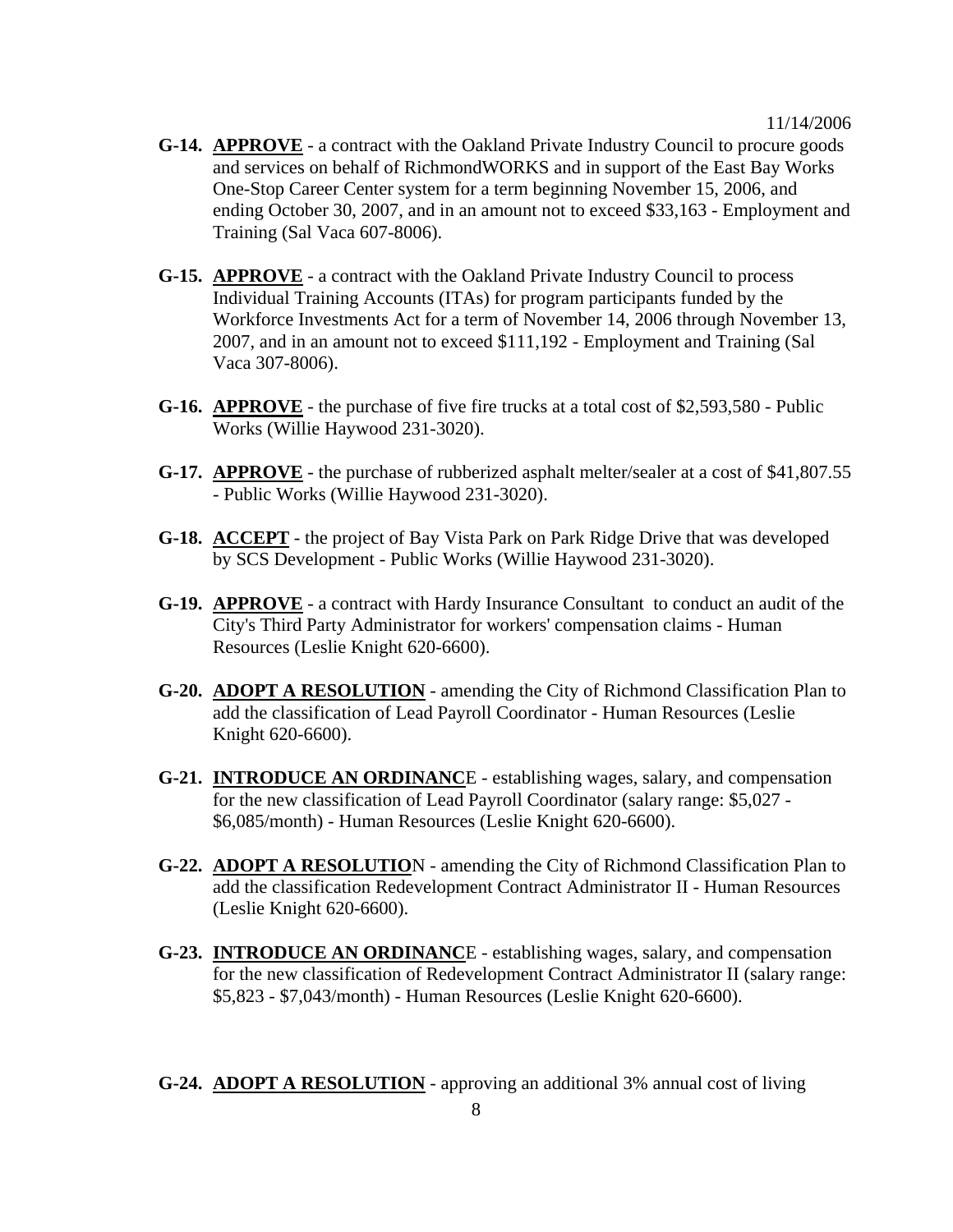increase for recipients of the General Pension Fund - Finance Department (James Goins 620-6740).

- **G-25. ADOPT A RESOLUTIO**N authorizing placement of liens on County Property Tax Records, for unpaid garbage collection service fees - Finance Department (James Goins 620-6740).
- **G-26. APPROVE** the exercise of options to renew original contract with PDSI, Inc., for maintenance and usage fees in support of the Fire Department's records management program, at an annual cost not to exceed \$6,630, and a total cost not to exceed \$19,890.00 - Fire Department (Chief Michael Banks 307-8041).
- **G-27. APPROVE**  "Authorization to Order" to extend current CALNET pricing for up to three years for City of Richmond telecommunications - Information Technology (Sue Hartman 620-6874).
- **G-28. APPROVE** recommendation to appoint Tara Beasley-Brown to the Revolving Loan Fund Board - Mayor Anderson (620-6503).
- **G-29. APPROVE**  minutes of the City Council meeting and the Joint meeting of the Richmond Community Redevelopment Agency/City Council held on October 17, 2006 - City Clerk's Office (Diane Holmes 620-6513).

#### **H. PUBLIC HEARINGS**

**H-1.** Appeal by Toll Brothers of the Planning Commission's decision to deny certification of the Draft and Final EIR, and related General Plan Amendment, Rezoning and Design Review Permit for the Point Richmond Shores Project - Planning Department (Richard Mitchell 620-6706).

#### **I. RESOLUTIONS**

#### **J. ORDINANCES**

- **J-1. INTRODUCE AN ORDINANCE** amending Sections 9.22.100 and 9.22.120 of the Municipal Code related to code enforcement and the abatement of public nuisances - City Attorney's Office (John Eastman 620-6509).
- **J-2. INTRODUCE AN ORDINANCE** amending Section 9.40 of the Municipal Code prohibiting public urination and related acts - City Attorney's Office (John Eastman 620-6509).

#### **K. COUNCIL AS A WHOLE**